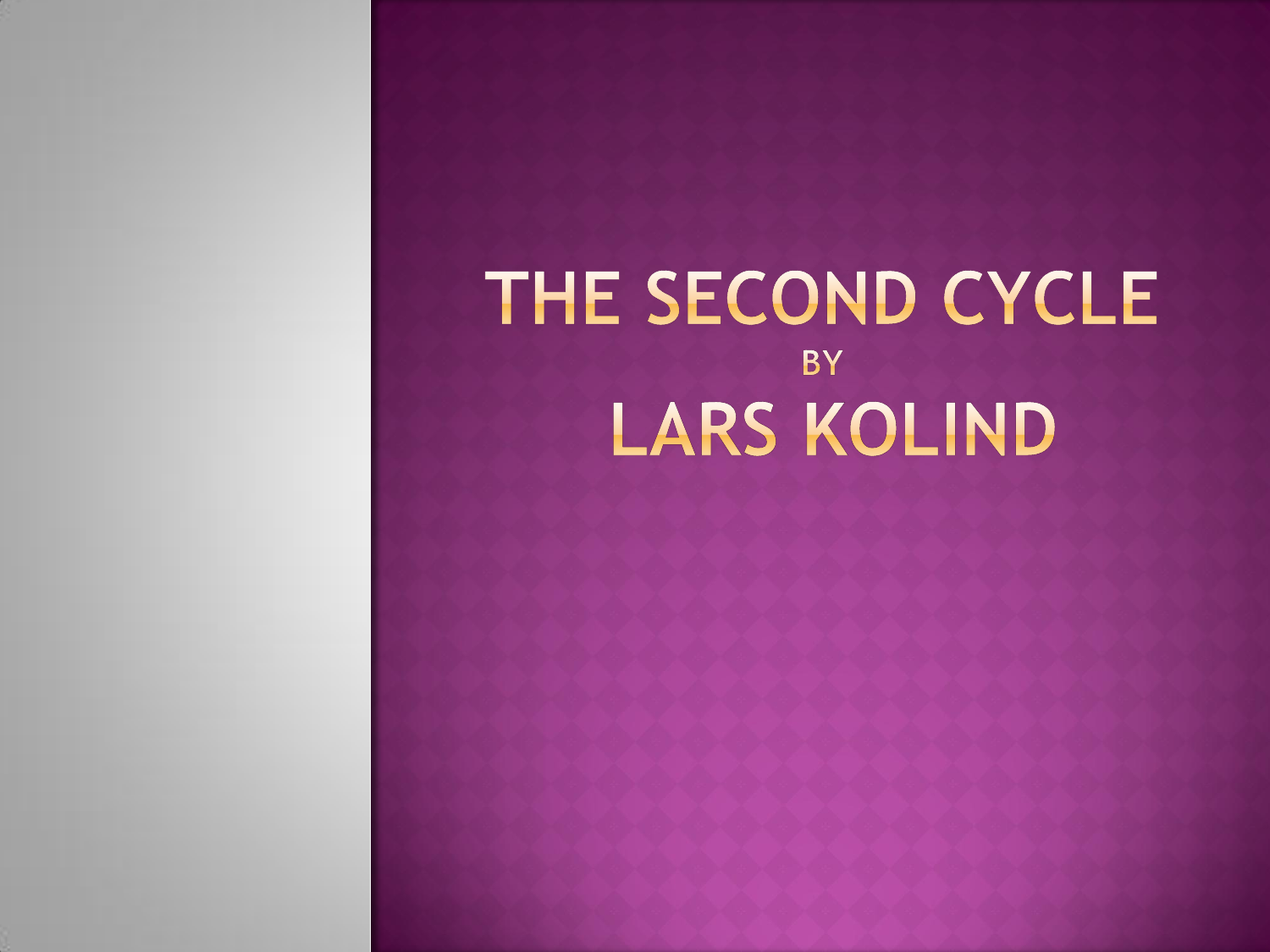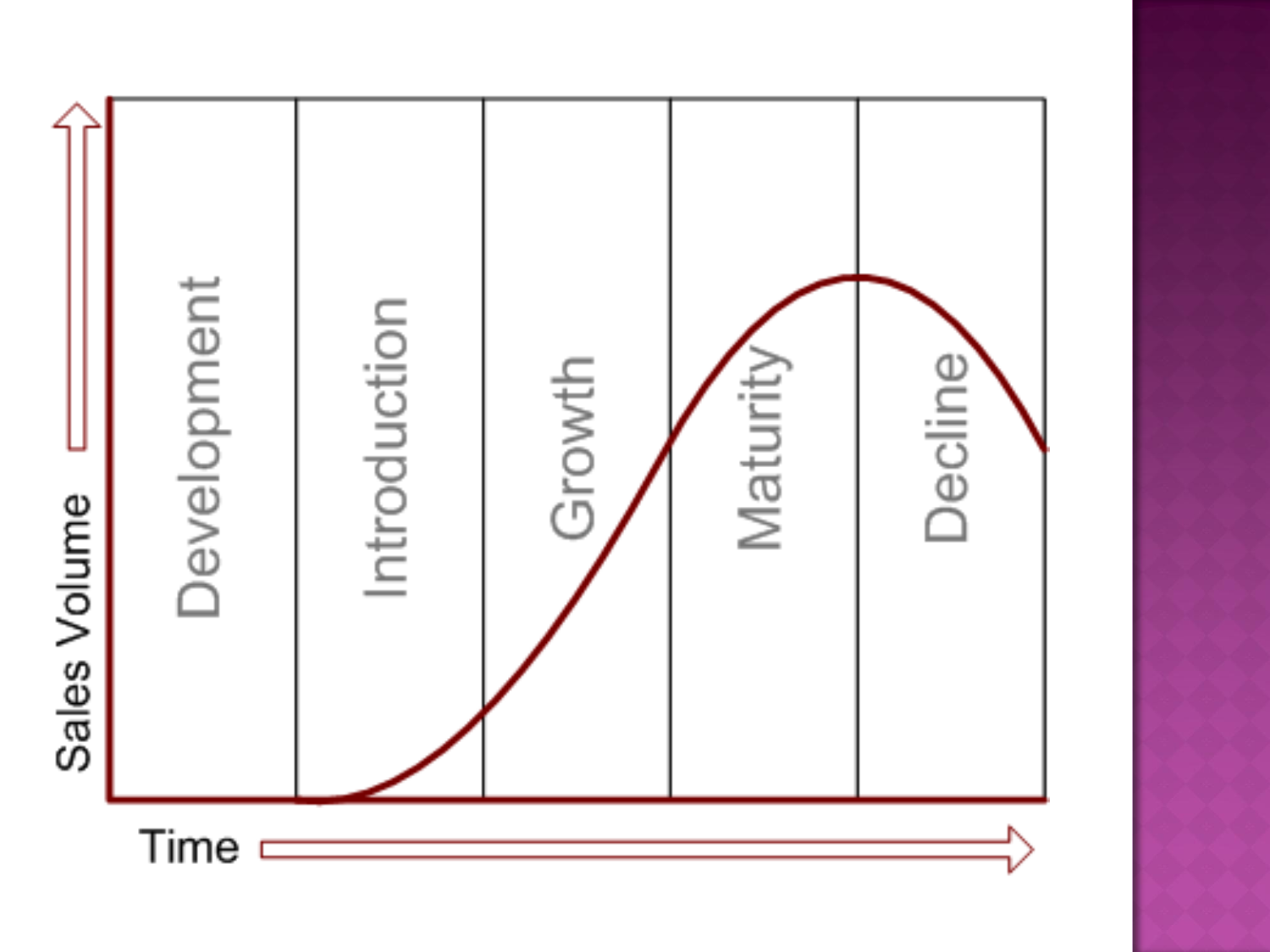# WHY THE FIRST CYCLE IS OFTEN THE LAST CYCLE

 A variety of factors frequently turn the first cycle into the "death cycle"…

- 1. SIZE
- 2. AGE
- 3. SUCCESS
- 4. ABANDONING THE MENTAL MODEL
- 5. CONSERVATIVISM
- 6. LOSS OF INNOVATION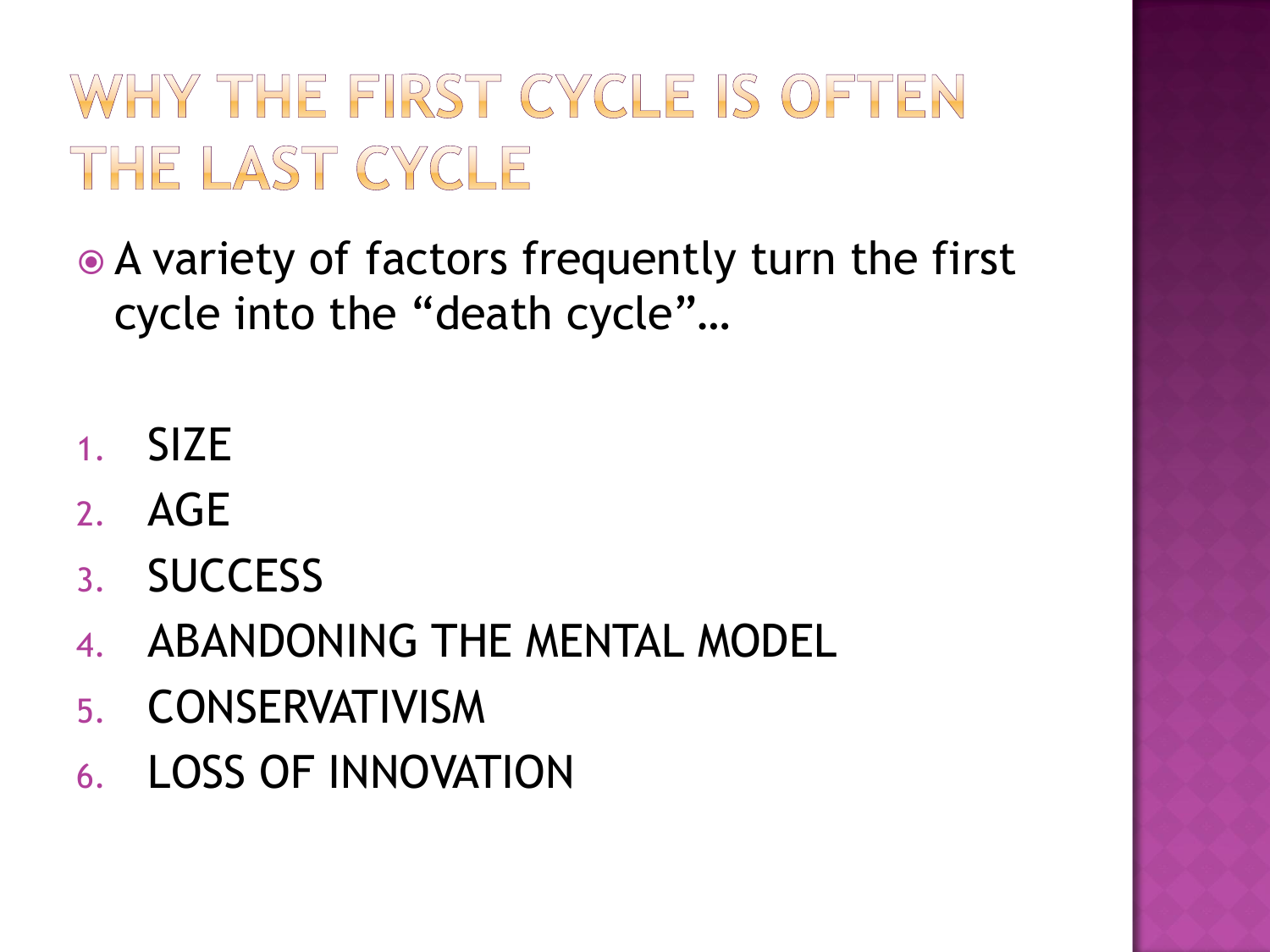### WHEN BUSINESSES DON'T KNOW THEY'RE DYING

• Just because a company is showing profits doesn't mean it is necessarily healthy

### • Company could be:

- **Riding coat tails of a cash cow**
- **Mergers and acquisitions**
- **Downsizing**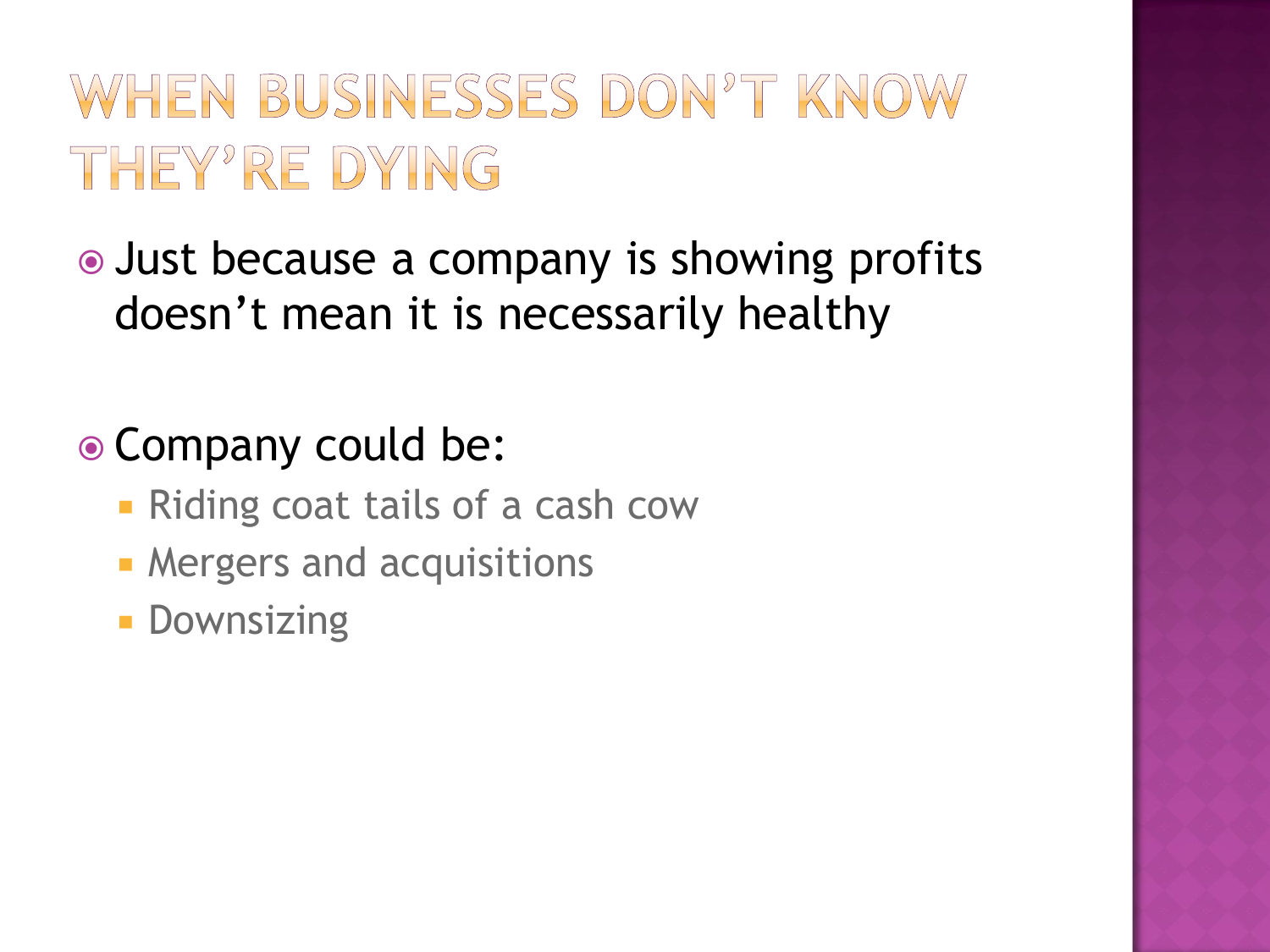### <sup>66</sup>DEAF<sup>22</sup> TO DEATH

- Hearing deteriorates for many years before you realize it's going; once you do realize it, you likely reject you have a problem or blame others for not speaking loudly enough
- Early stage reaction to hearing loss is to guess what people probably said and answer accordingly
	- **Listen less, talk more**
	- **Ask one question, answer another**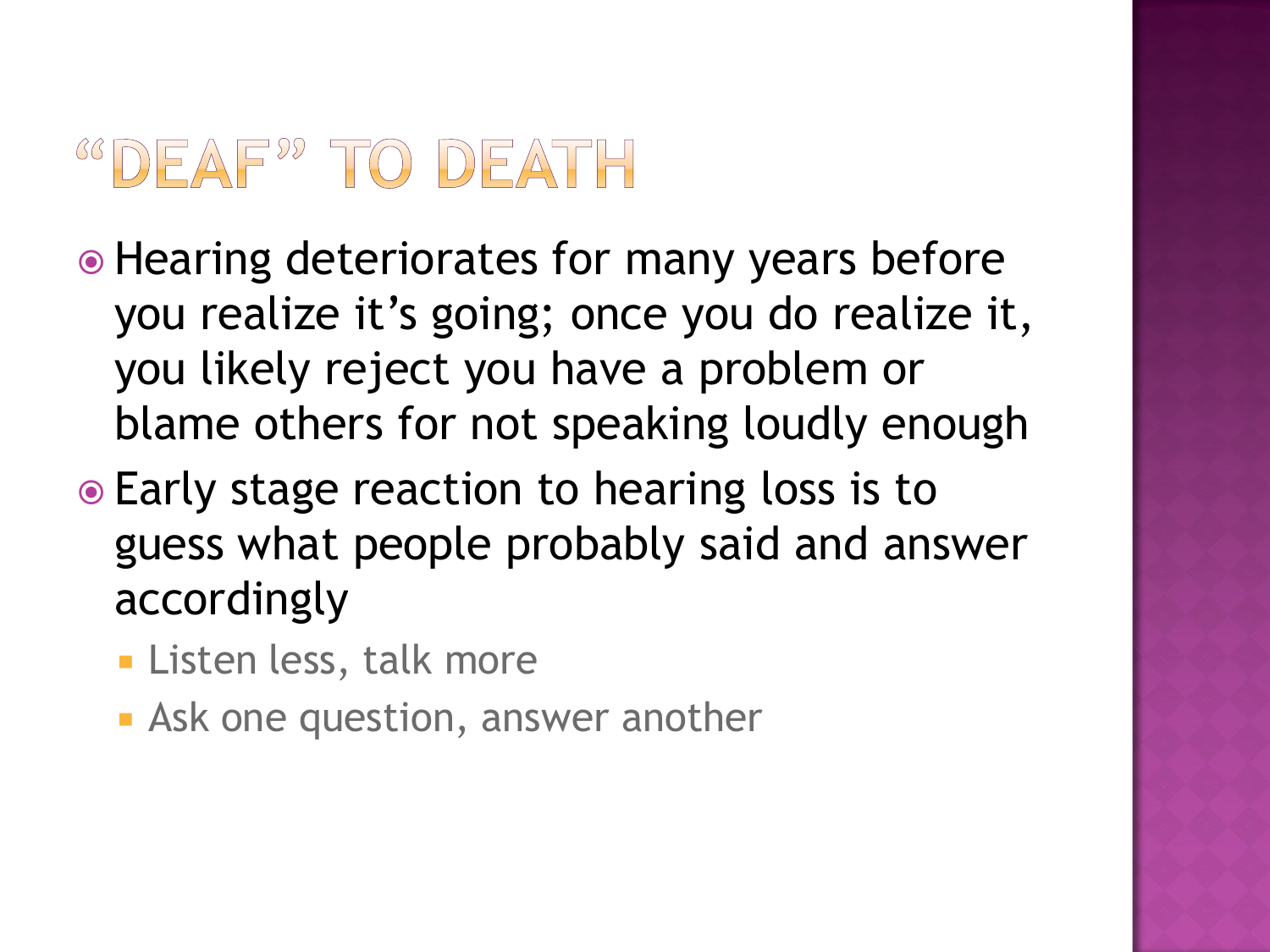### THE FIRST STEP TOWARDS THE SECOND CYCLE

- Companies can avoid "circling the drain" by initiating this new paradigm
- First step towards Second Cycle is moving away from conventional mass production and towards knowledge work, customization, and innovation
	- **Example 2 Finder Staff hierarchy cannot deliver innovation**
	- **The larger and more successful they become, the** less likely they are to change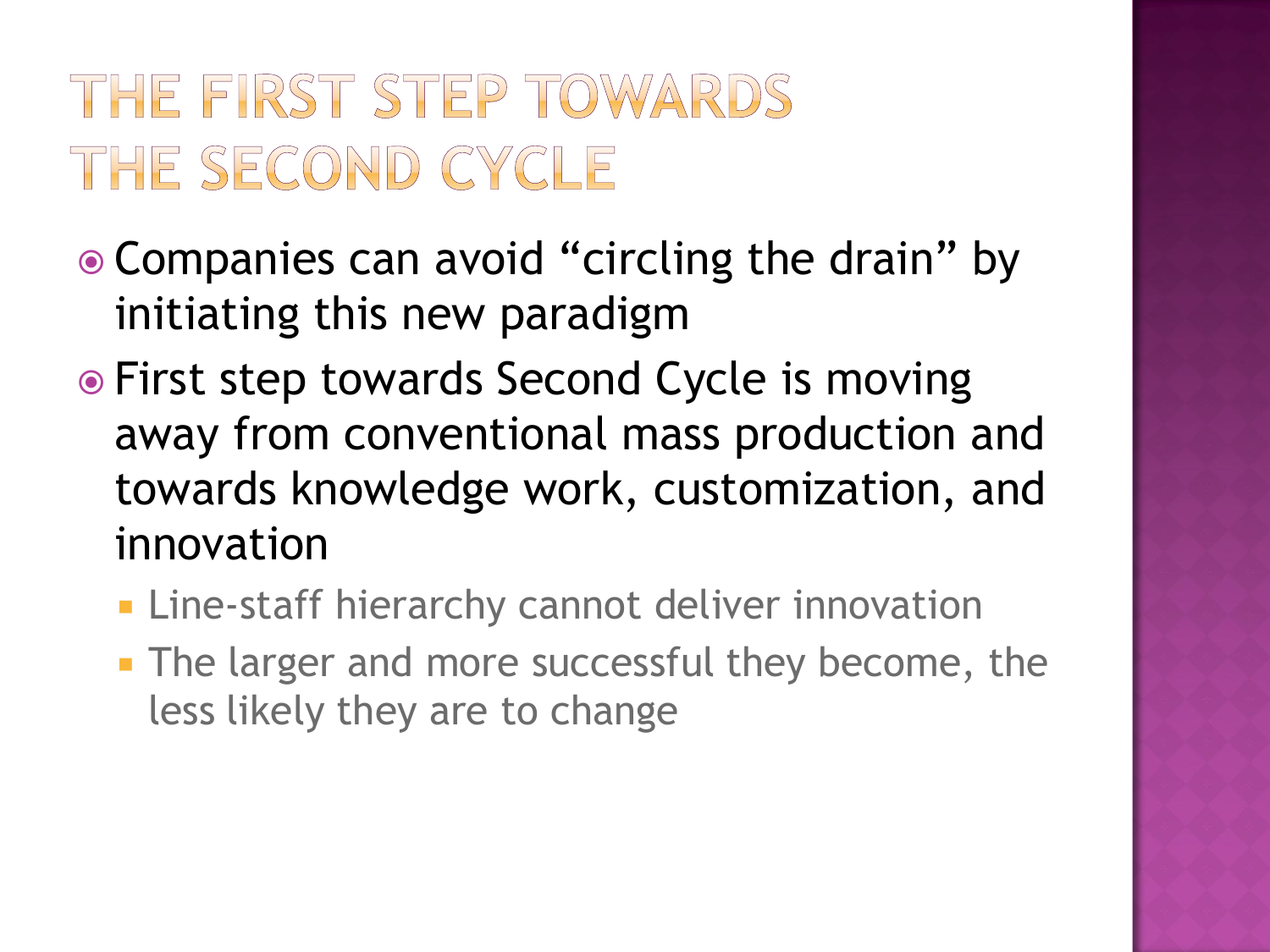#### WHY COMPANIES NEED TO  $BE$ KNOWLEDGE-BASED

- Amount of knowledge continues to rapidly grow
- Many choices are available for the same product and price competition is steep, so real advantages come from providing innovative and radically different solutions
- Customers now look at emotional, ethical, esthetical, and other aspects of products
- One-time costs like R&D and marketing are playing more important roles than per-unit or transportation costs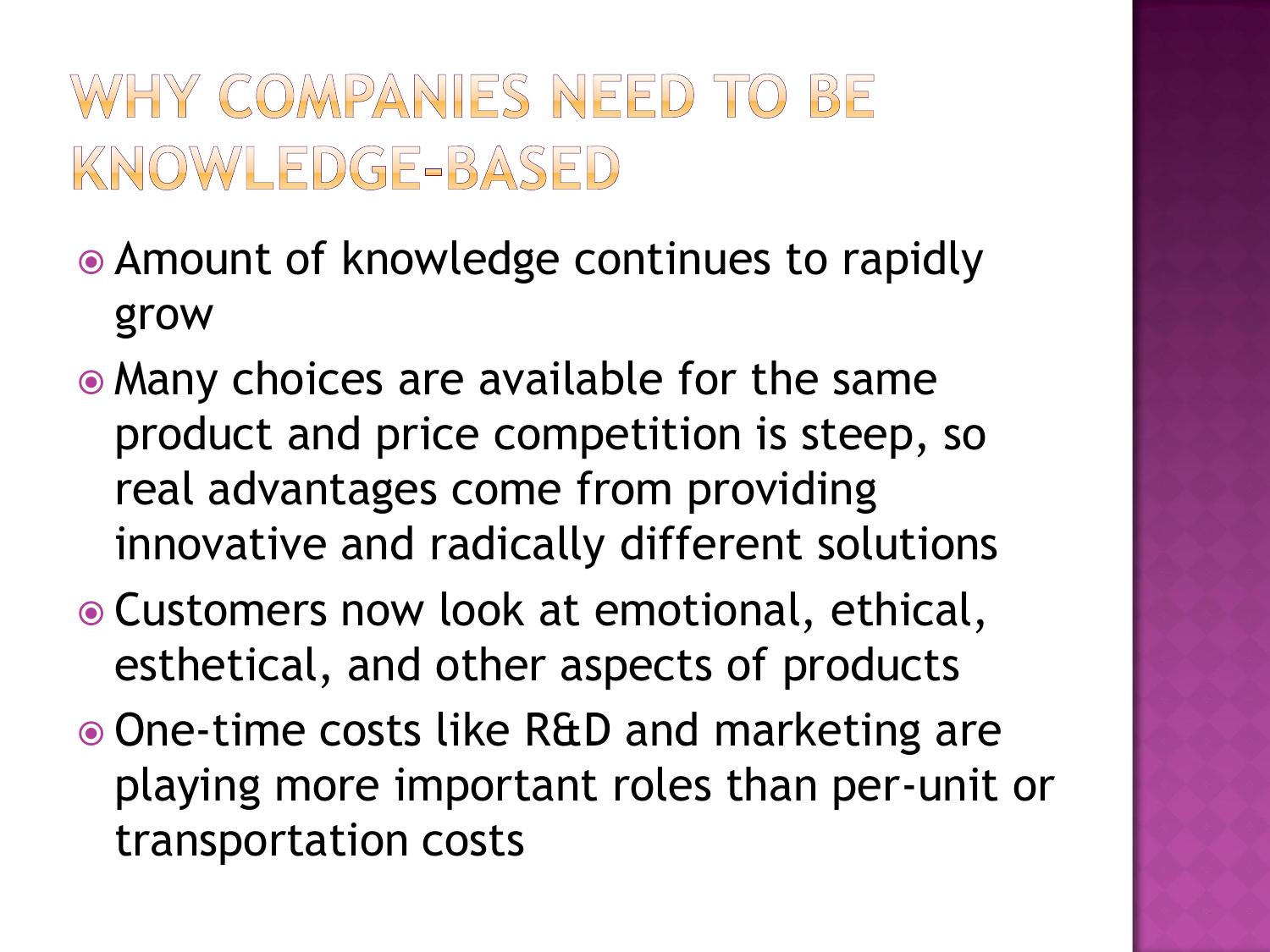### FOUR FACTORS OF THE SECOND CYCLE

- Four foundations of a successful Second Cycle:
	- 1. Have a **meaning**
	- 2. Involve a fundamental **partnership**
	- 3. Be organized for **collaboration**
	- 4. Be led by those with **shared values**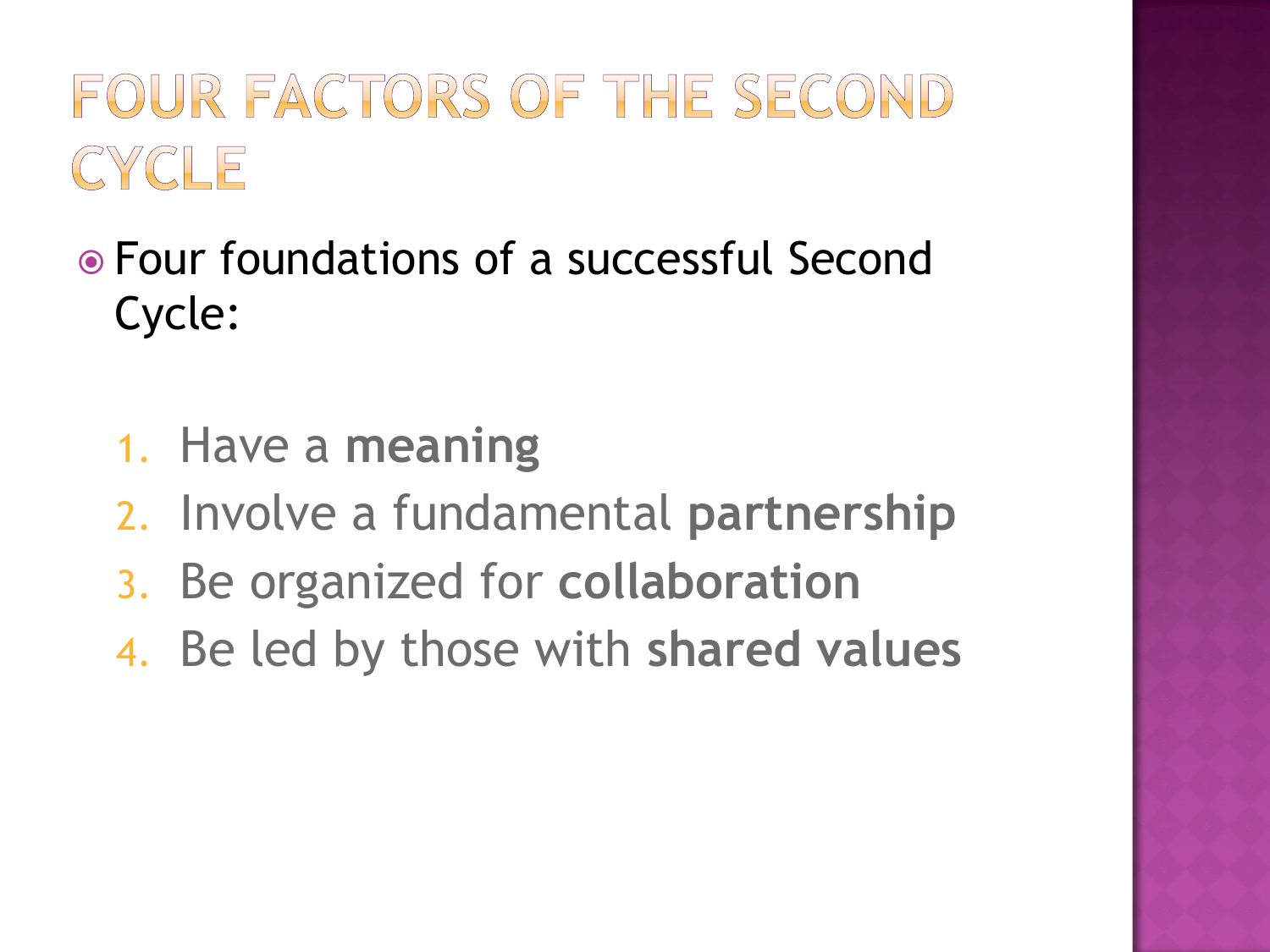

- Meaning is the key to all the rest- needs to be meaning behind actions if company wants true partnerships
- Essential part of mental model and must penetrate every part of the business
- Four specific functions:
	- 1. Provides overall guideline for company
	- 2. Determines direction of innovation
	- 3. Is the turning point for all internal and external communication
	- 4. Determines the relevance of organizational and other changes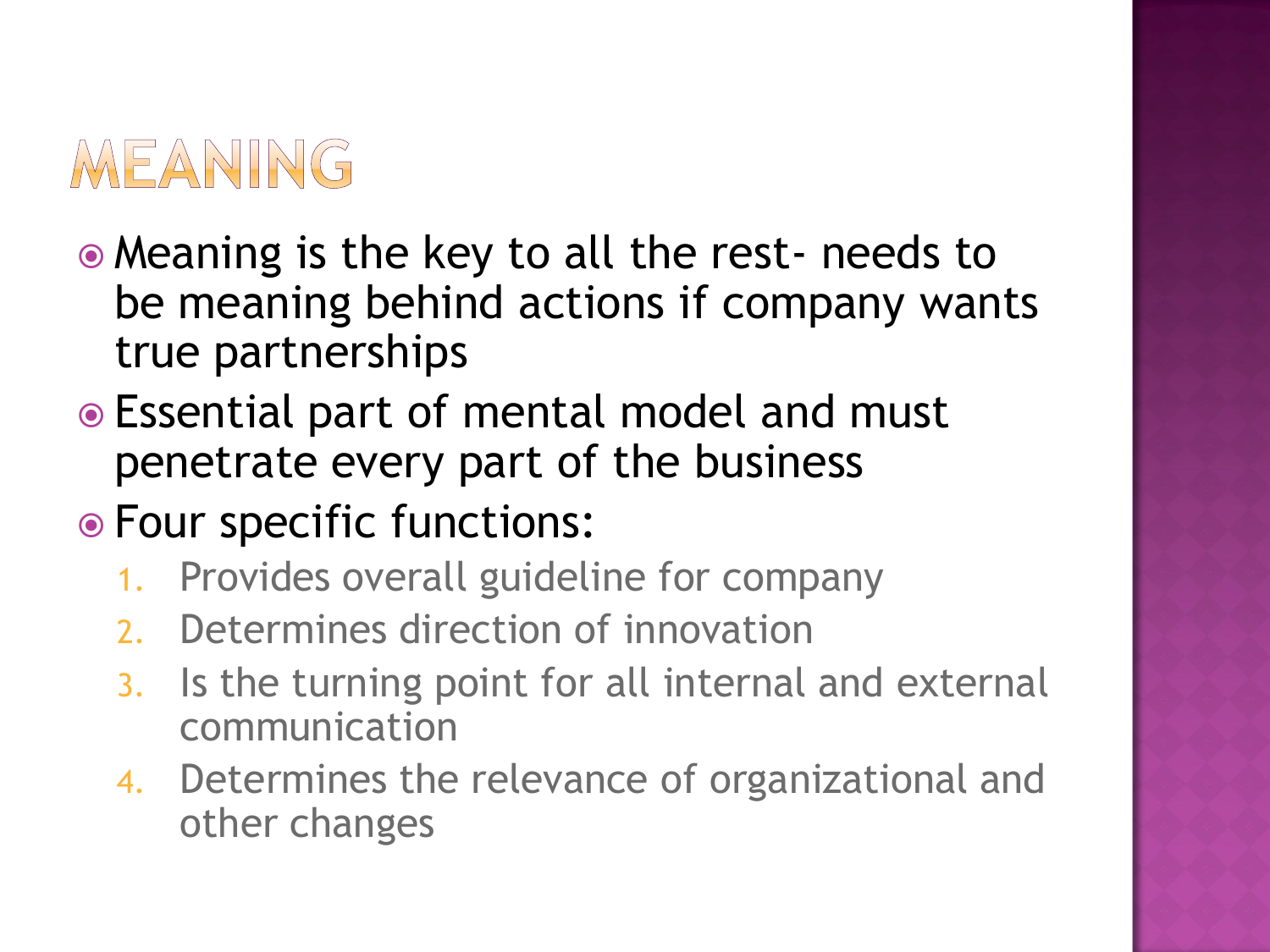# PARTNERSHIPS

- Traditional companies assume company and employees on opposite sides; need to be partners
- Management and employees need to work together to recreate mental model
- Partnership with other companies to generate maximum value
- Partnerships with competitors
- Partnership with the community= corporate social responsibility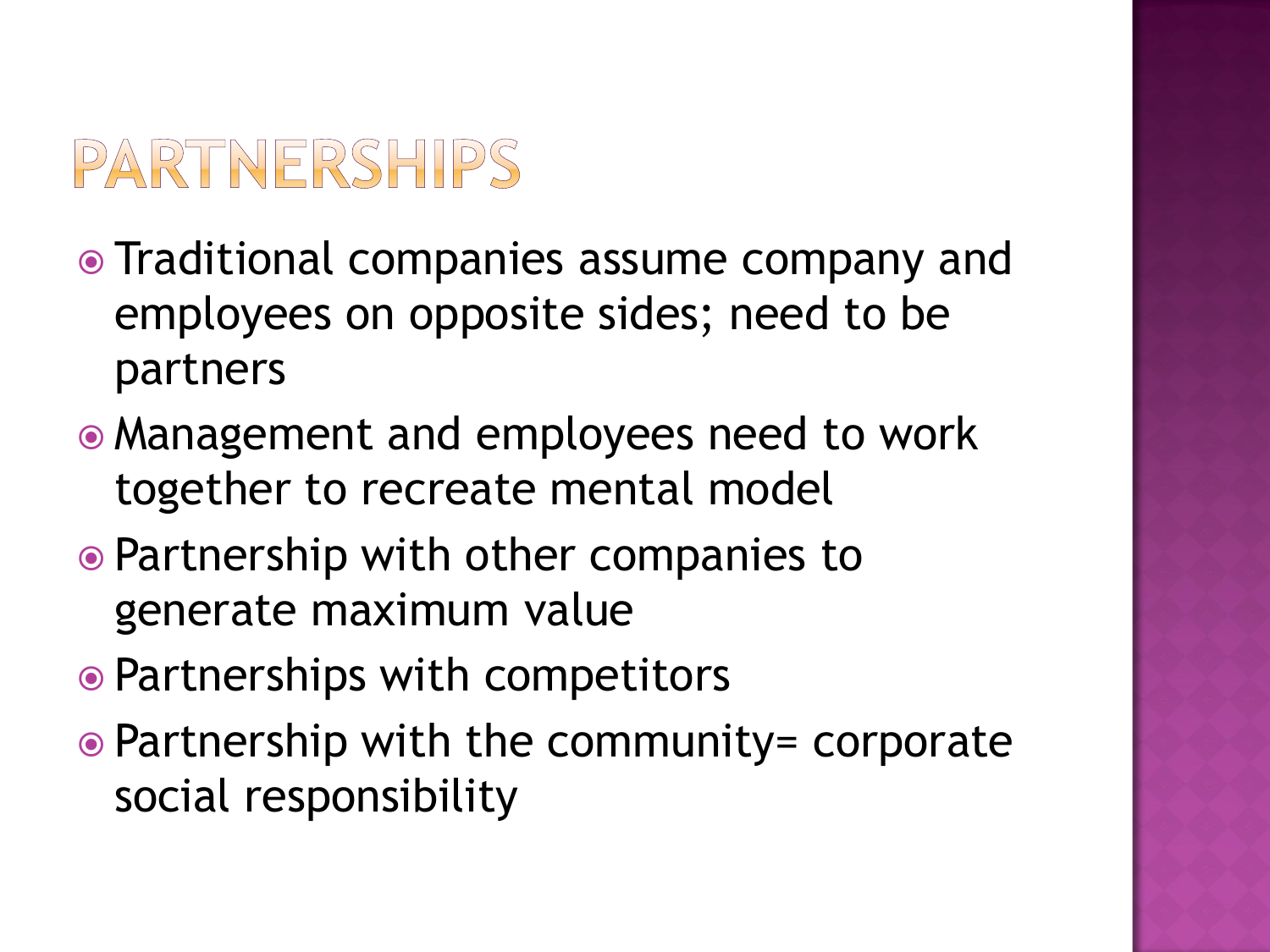### COLLABORATION

- Use leaders rather than managers
- "bowl of spaghetti" organization rather than hierarchical company
- When information and knowledge flow freely, output and motivation increase exponentially